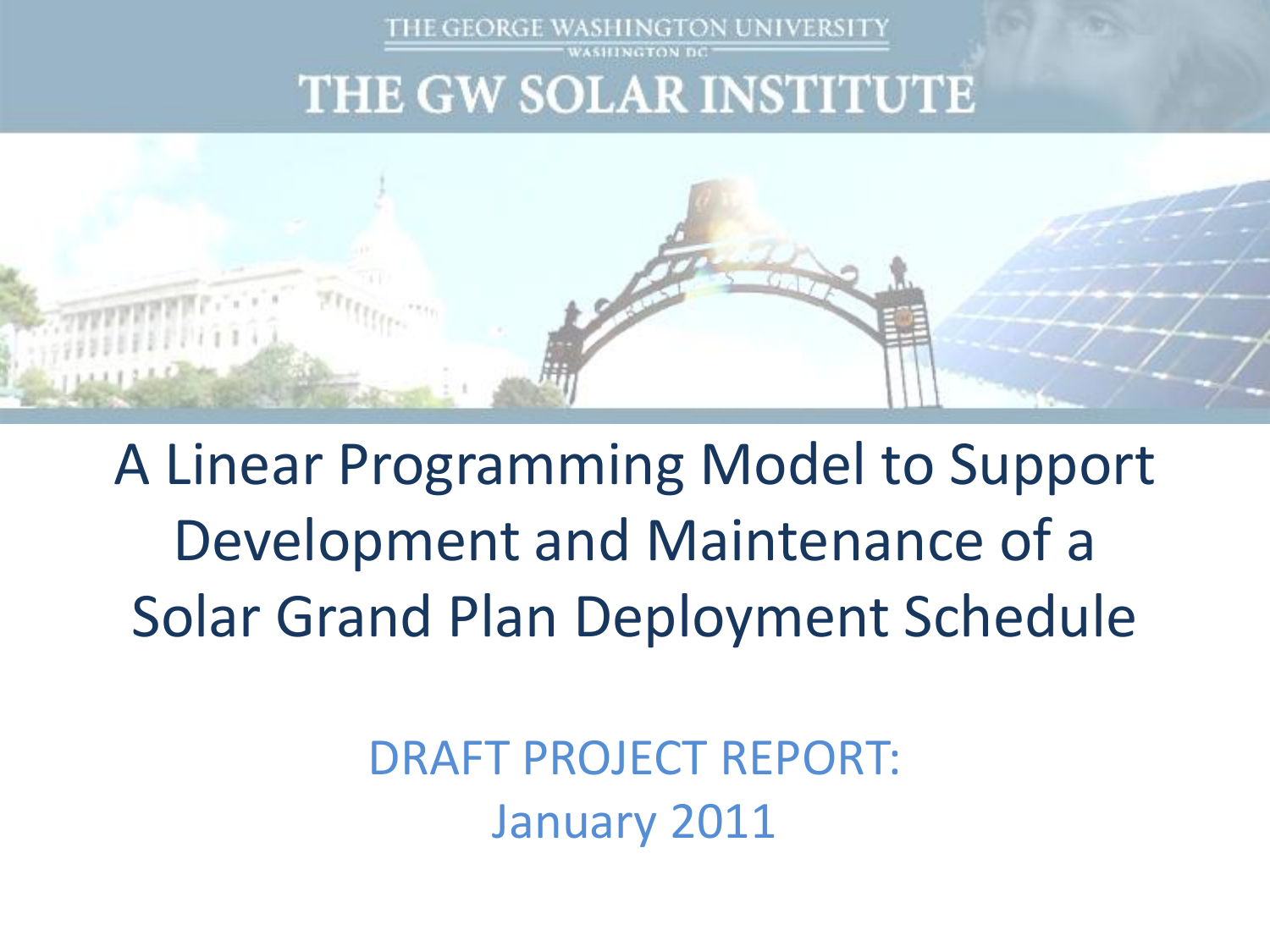

## The project builds an implementation pathway for the Solar Grand Plan





Project began with the Solar Grand Plan... **Example 2016** ...and an assignment to provide a realistic deployment schedule

- Transmission capacity limits
- Power grid stability
- Load scheduling and energy storage
- Spinning reserve requirements
- Project construction timelines
- Material availability

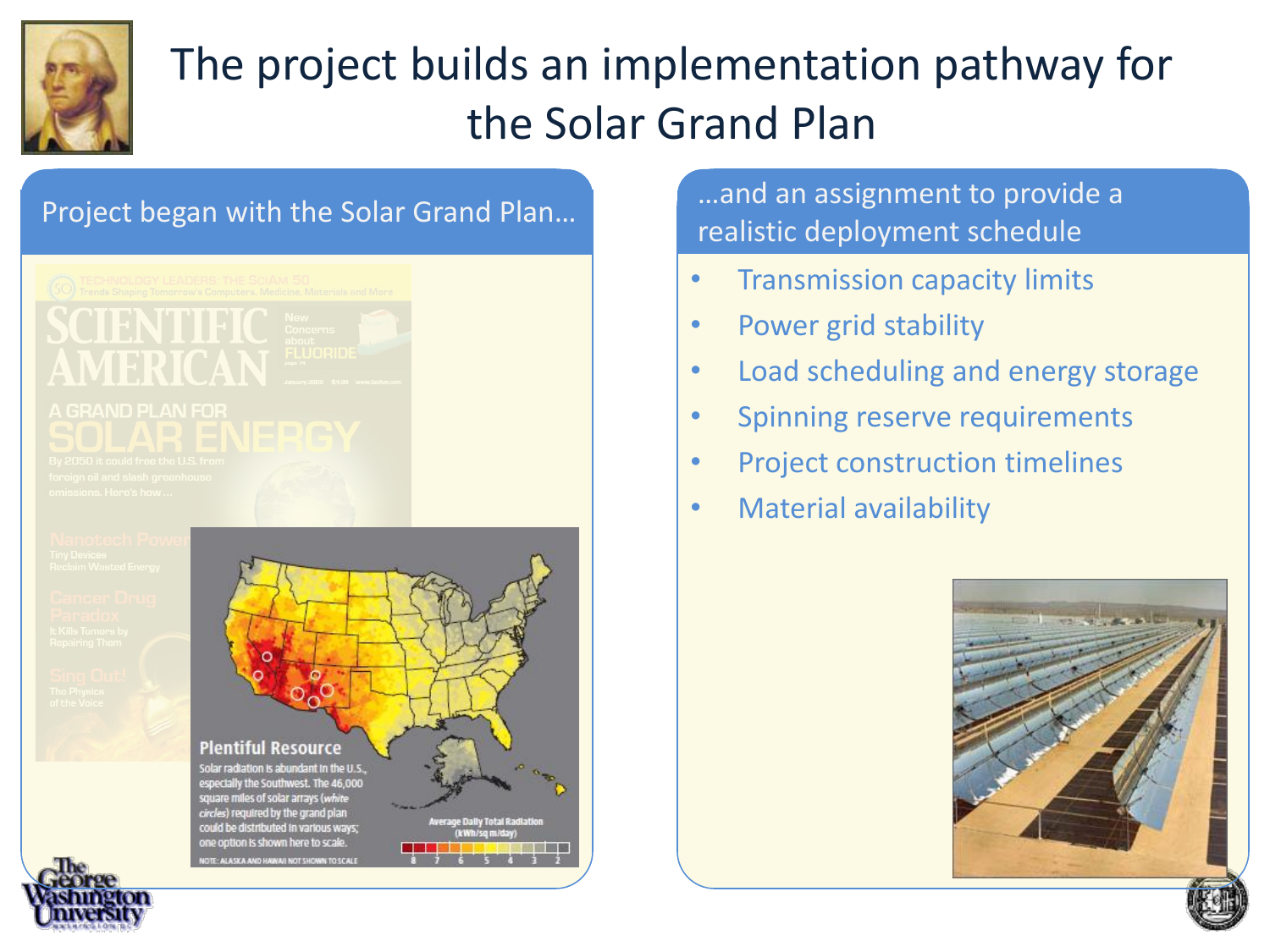

The approach determined optimal costs and timeframes for Solar Grand Plan implementation

- A linear programming model balanced energy demand, generation capacity, transmission capacity, and regulatory requirements to optimize the deployment schedule
- Peak and total power generation and demand were balanced for day and night in winter and summer
- Several tradeoffs were evaluated for each region
	- Local vs. remote power generation, balancing improved transmission costs with higher solar capacity factors in southern/western regions
	- AC vs DC transmission, balancing higher DC capital costs with increased transmission efficiency
	- Near term capital cost expenditure versus staged capacity installation



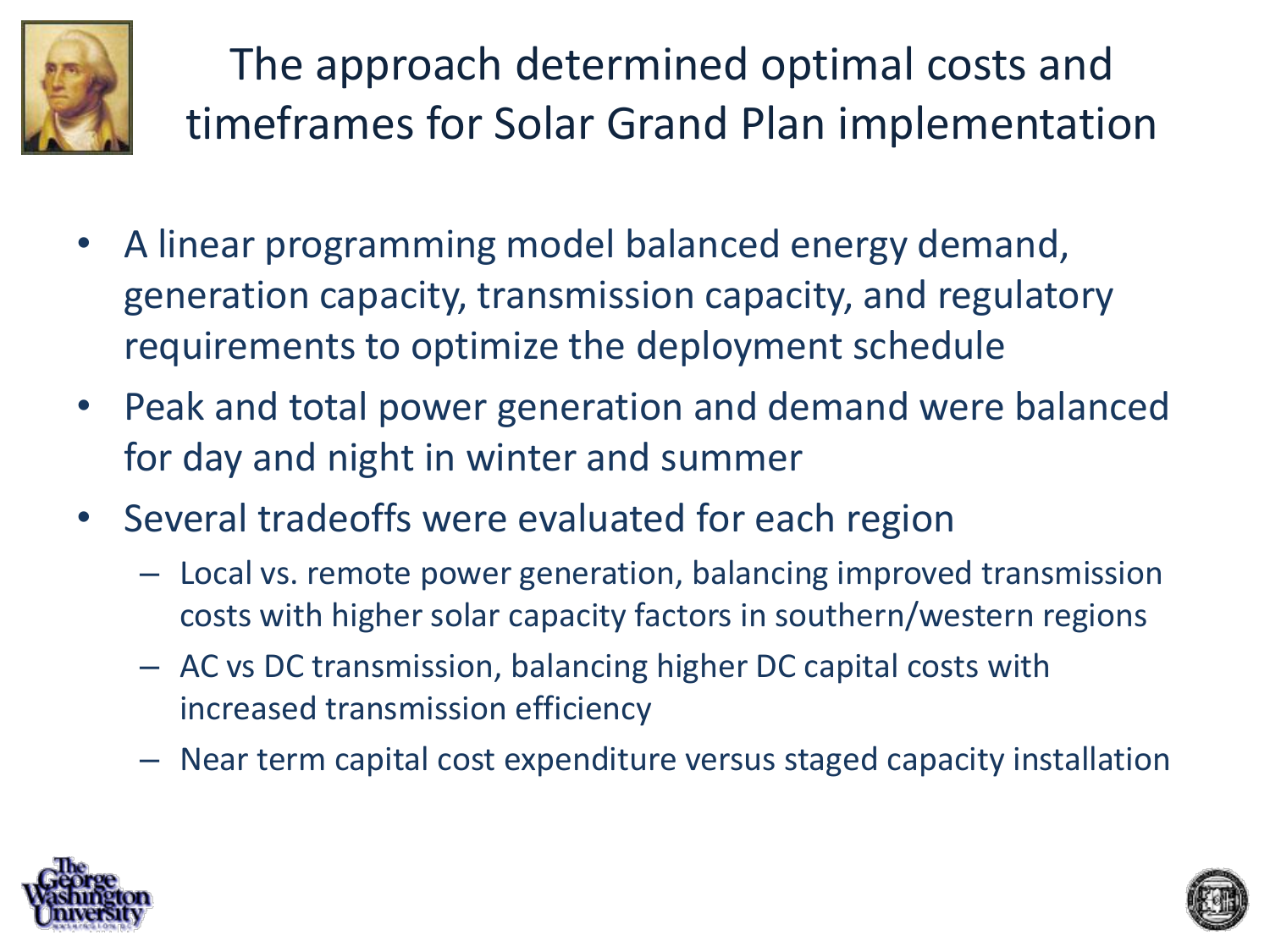

# Approach – Model Parameters

- Decision Variables Used/stored generation; AC/DC transmitted generation; New generation/transmission/storage capacity
- Indices Years (21); Seasons (2); Time of Day (2); Regions (96); Generating Technologies (5)
- Inputs Pre-existing generation & transmission capacity; RPS requirements; generating reserve and spinning reserve requirements; fuel cost projections; capital, FOM, VOM cost projections; regional and generation specific capacity factors; expected transmission losses



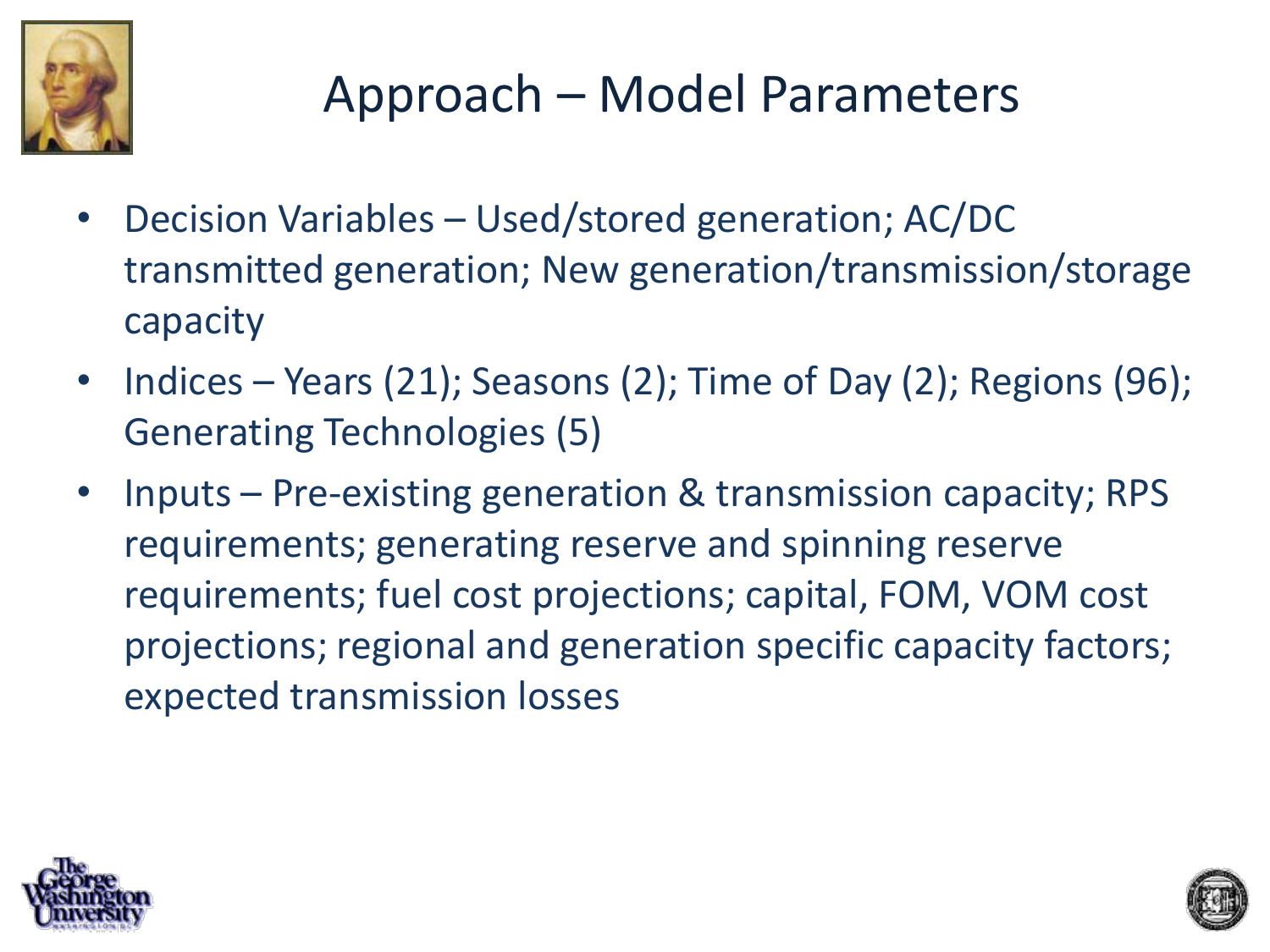

## The nodal model contains 96 balancing authorities with both AC and DC transmission possible between each node



Approximately 130 existing balancing authorities have been reduced to a symbolic model based on existing interconnections and geographic proximity

Over 20,000 electric generating facilities and 10,000 utility transmission interconnections were reviewed to determine initial generation and transmission capacities



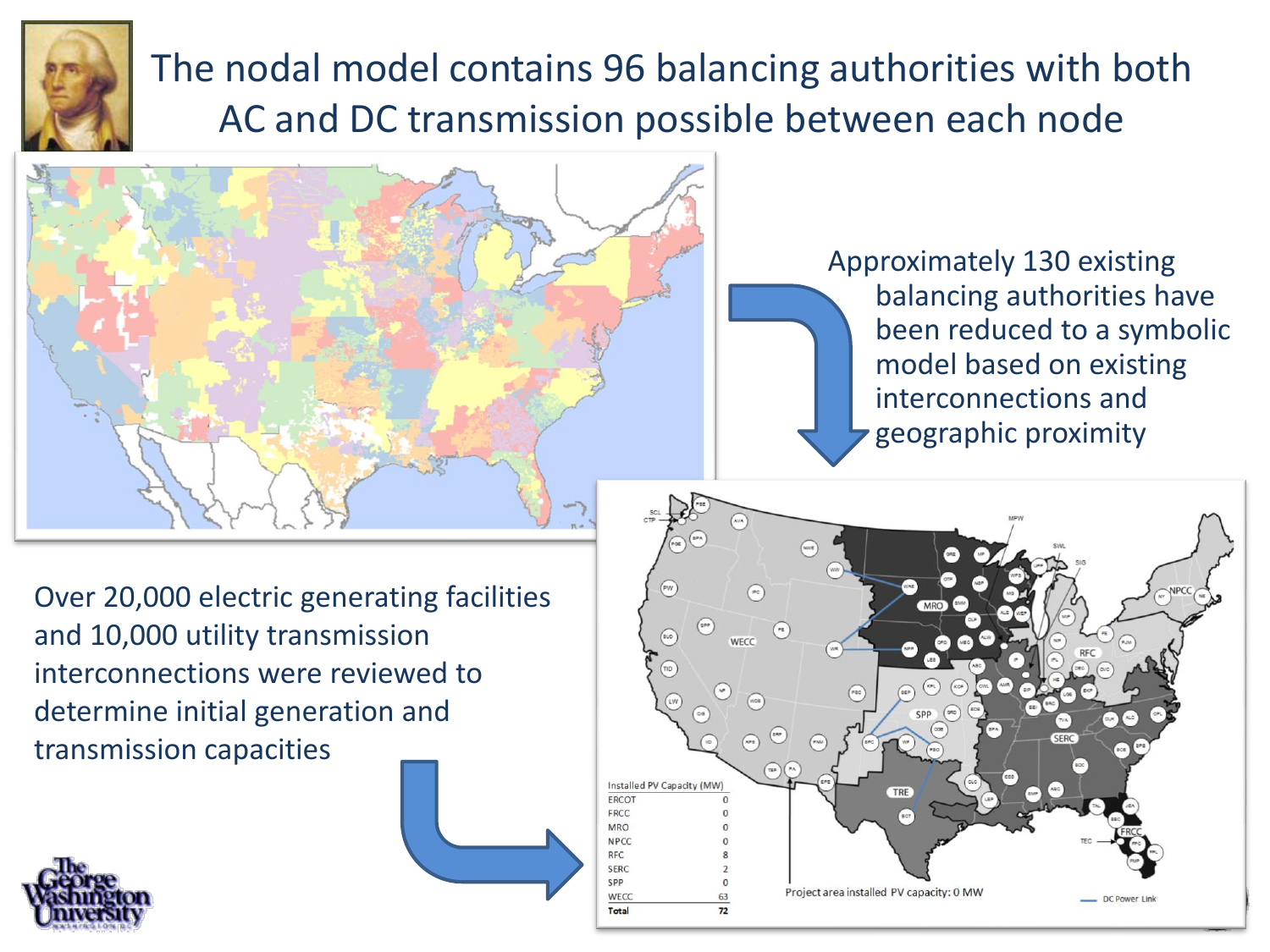

Several scenarios tested the model and highlighted key issues for implementing the Solar Grand Plan

- Scenario 1 Base Case
	- Limited solar-specific renewable portfolio standard; existing wind and hydro power provide the majority of renewable energy demand in the United States; renewable energy doesn't exceed 20% of generation in the next 20 years
	- Energy demand per Department of Energy projections
	- No carbon tax or renewable energy financial incentives
	- Parametric analyses run on PV capital cost, RPS levels, and transmission construction capacity
- Scenario 2 Power-Only Case
	- 20% solar power required by 2030 in peak energy markets; 50% renewable energy total supply in United States; no energy storage capacity available
	- Energy demand per Department of Energy projections; construction capacity increased
	- No carbon tax, but PV capital cost and minimal transmission subsidies exist
	- Parametric analyses run on PV capital cost, RPS levels, and transmission construction capacity



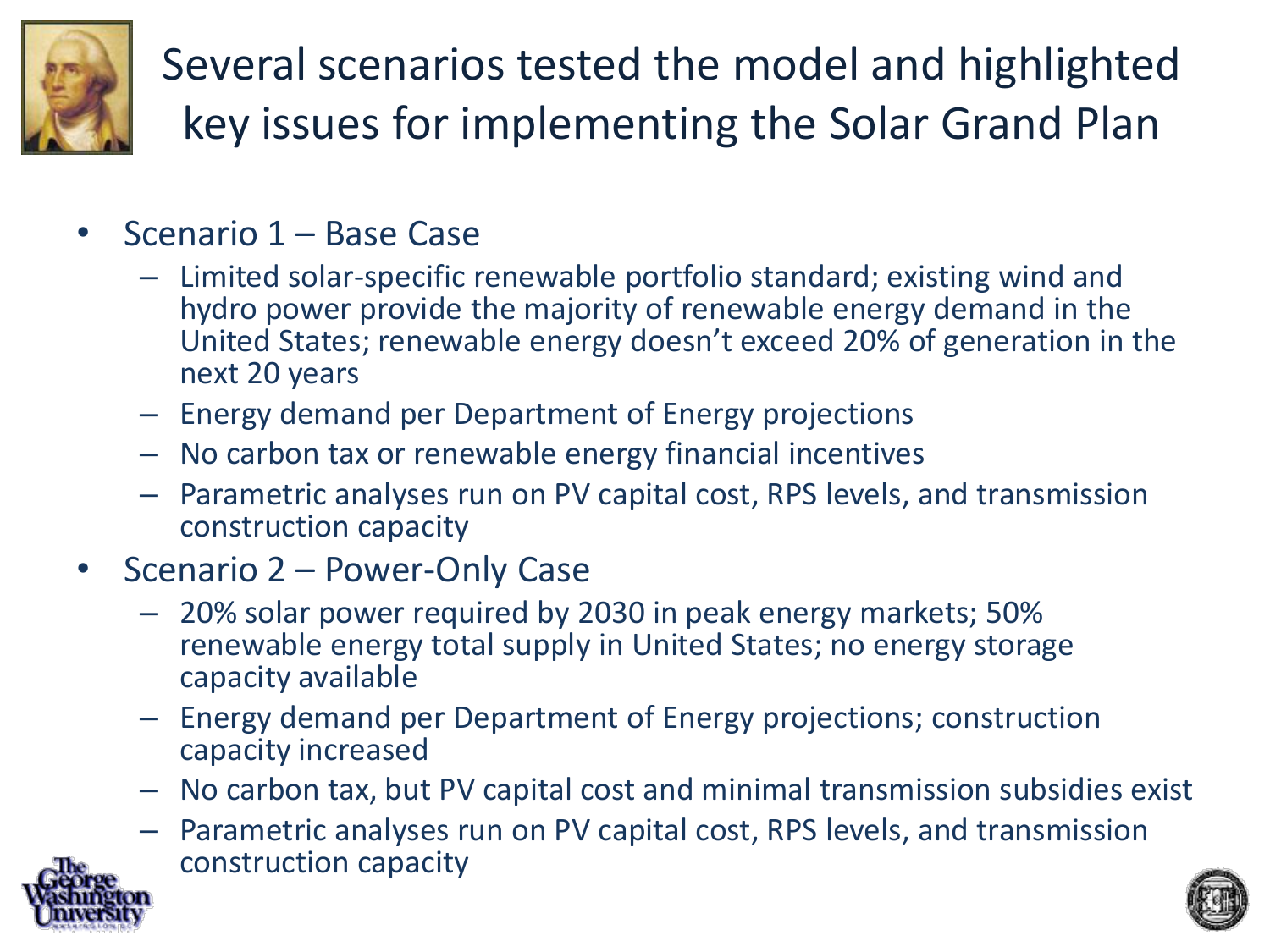

Scenarios (cont'd)

- Scenario 3 Power and Transportation Case
	- 20% solar power required by 2030 in peak energy markets; 50% renewable energy total supply in United States; no energy storage capacity available
	- Daytime energy demand per Department of Energy projections; nighttime demand increased 20% to account for plug-in hybrids; construction capacity similar to Scenario 2
	- Carbon tax implemented; PV capital cost and transmission subsidies exist
	- Parametric analyses run on PV capital cost, RPS levels, storage availability, and transmission construction capacity



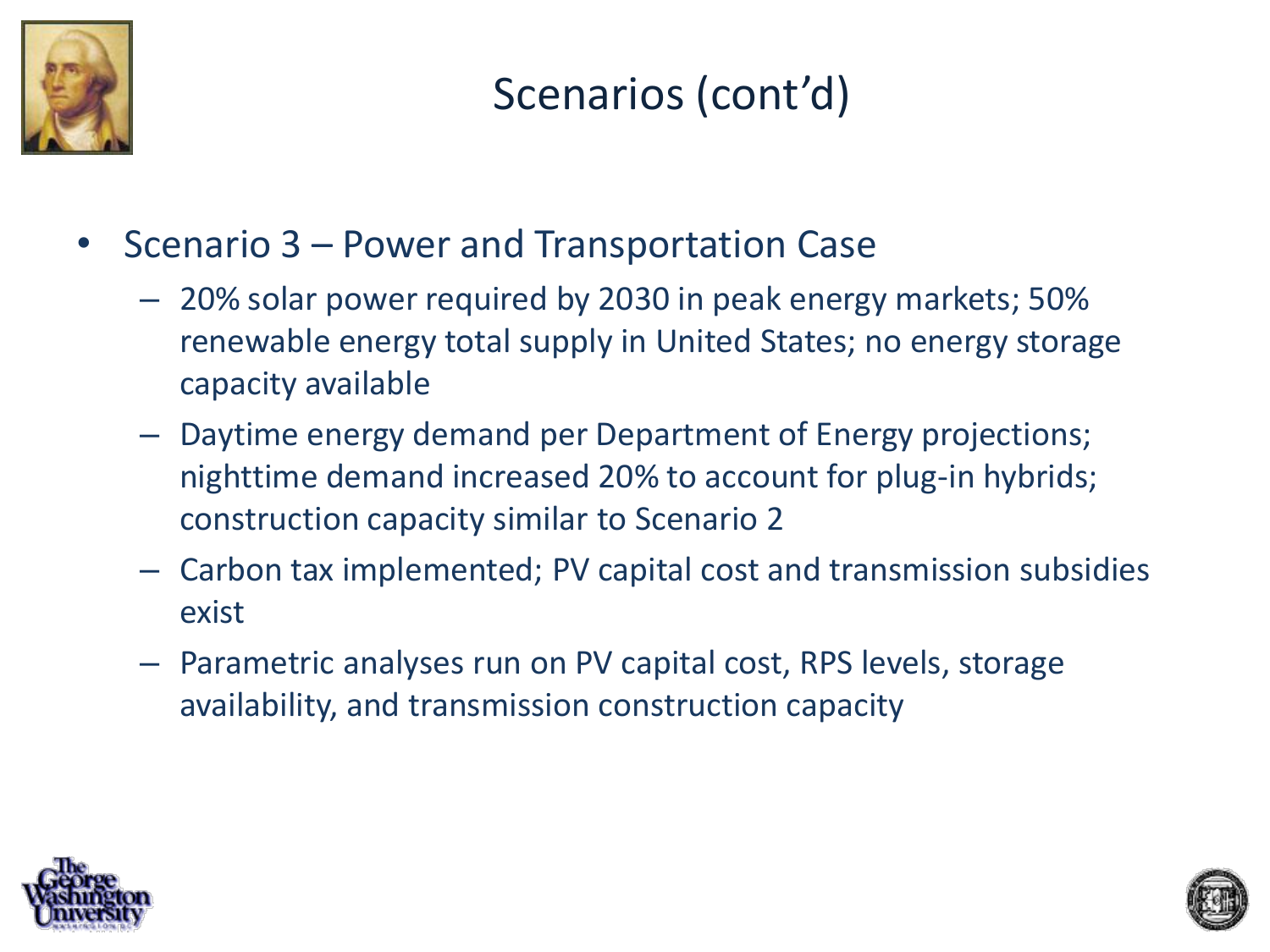

# Key Findings (I)

- Cost of DC Transmission is prohibitively expensive and is a primary limiting factor in transmission of renewable energy
	- Forced construction of solar power in the Solar Grand Plan project area does not result in corresponding transmission buildout in the base case – e.g., the model finds it less expensive to strand generation assets than to construct transmission; significant cost breaks must be applied for generation expansion to occur
- Solar power requirements above 20% within the next 20 years appear infeasible without storage capacity and a significant public funding commitment
	- Calculated capacity costs escalate above acceptable levels and the model becomes unstable when attempting to apply required solar installation levels in consideration of construction time/material limitations



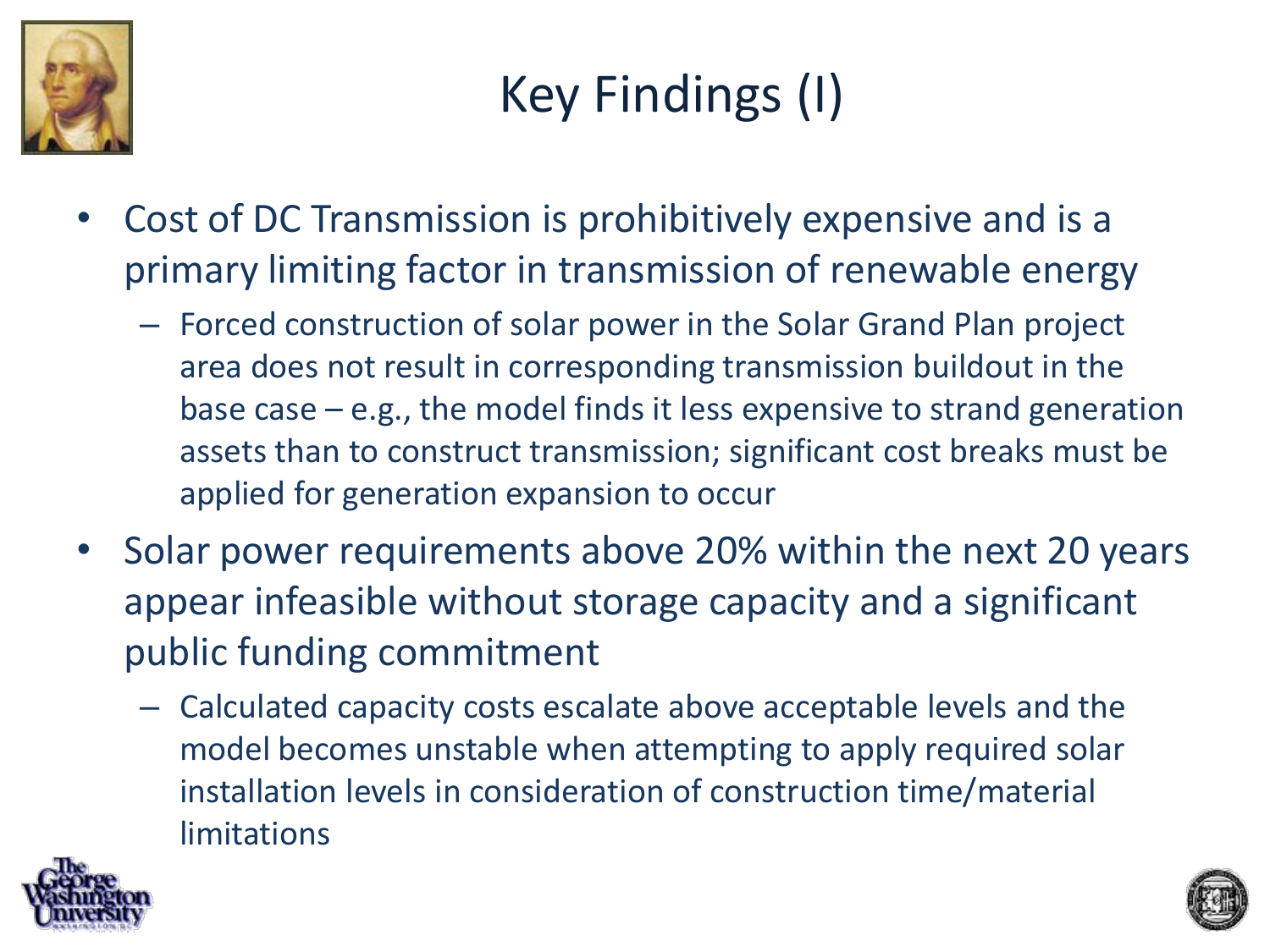

# Key Findings (II)

- Extended timeframes will be necessary to convert to a primarily renewable energy based economy
	- The model becomes unstable when RPS values over 50% are entered in the next 20 years
- The addition of plug-in hybrids will limit the ability of solar generation to supply the bulk of the U.S. power generation needs without significant research into storage technology
	- Storage costs must be reduced below \$40/MWh of capacity for this technology to become installed in the model without forcing. Currently the model selects intermittent wind and fossil generation over storage technology supplied by solar
- The transmission plan necessary to achieve a start of the Solar Grand Plan can be achieved within the next 20 years for a relatively minimal cost to the consumer
	- Scenario 1 and 2 transmission buildouts occur with cost increase of less than \$0.01/kWh to the consumer.



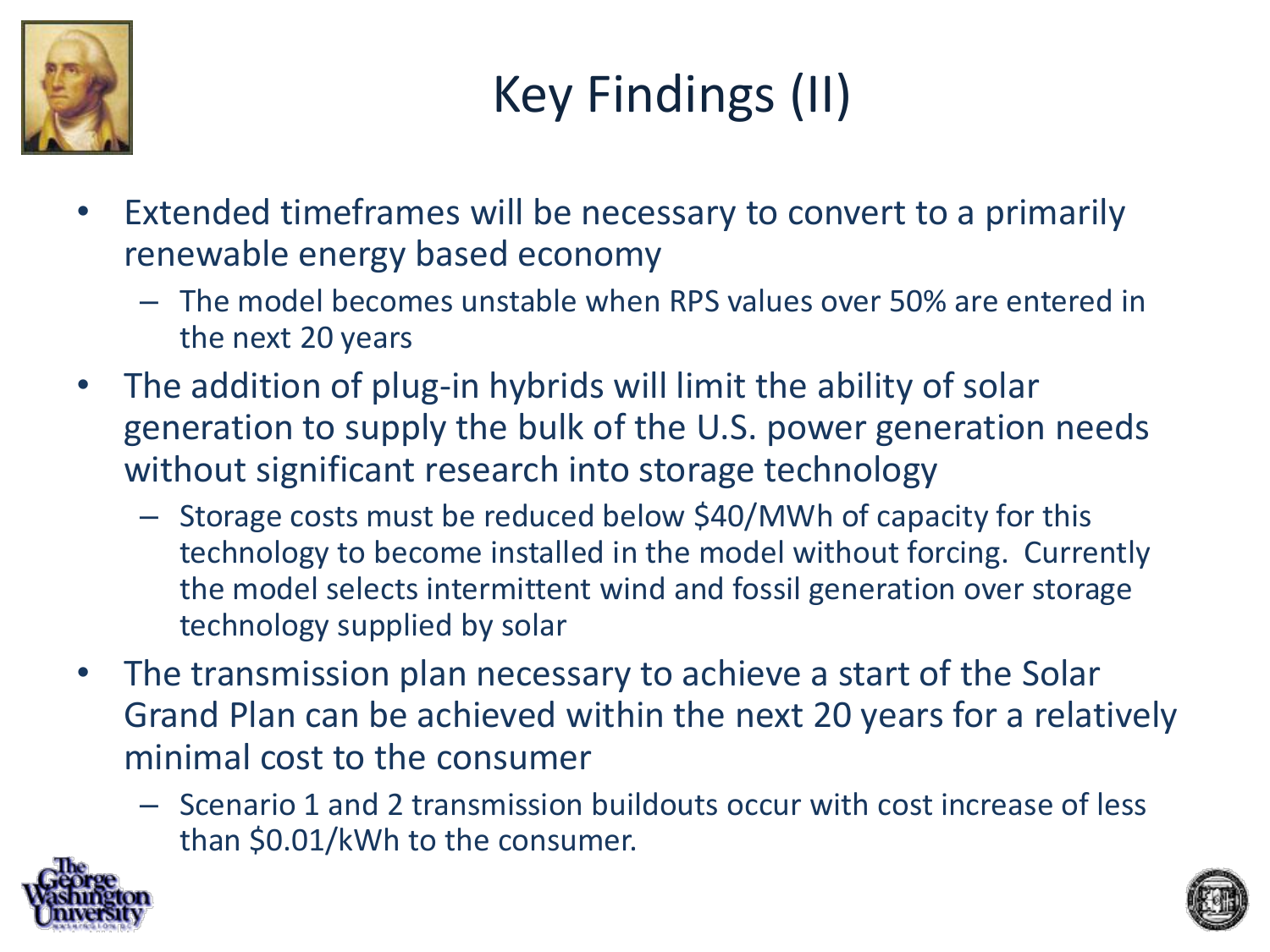Base Case Initial Deployment

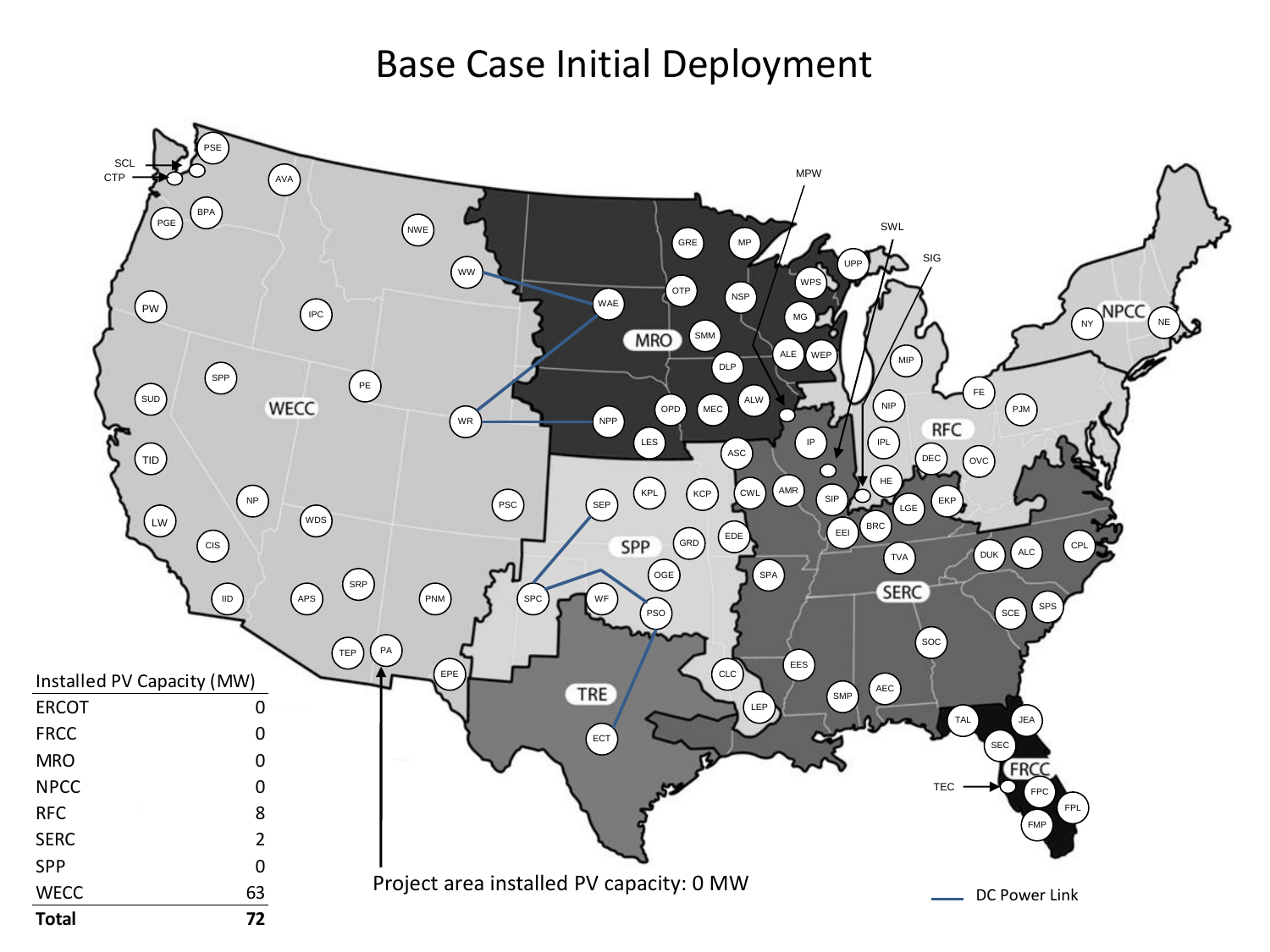Improved AC & DC transfer capacity in West with significant transfer between Pacific Northwest and Southern California

### Base Case – Year 5

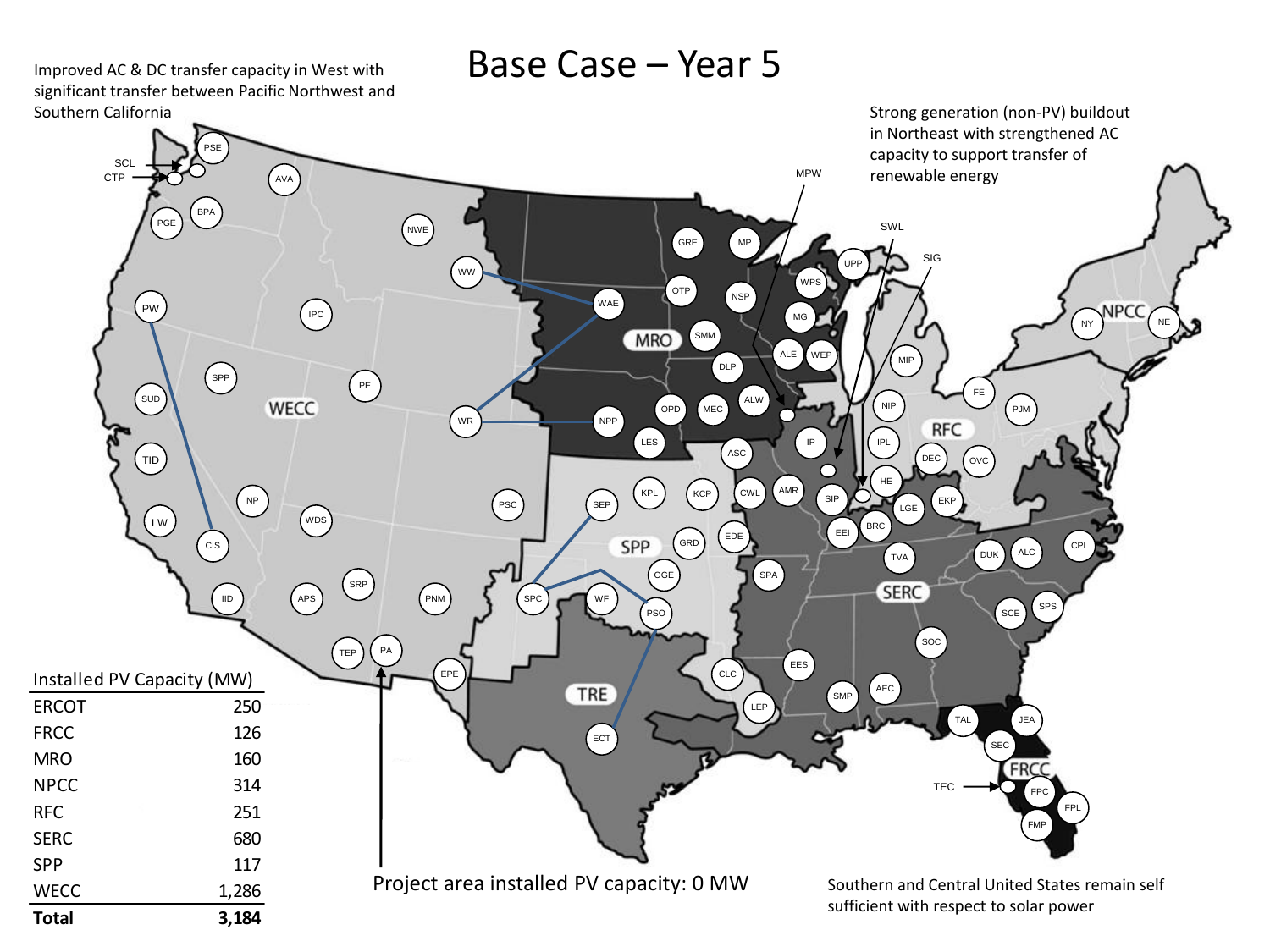Continuation of AC & DC transfer capacity improvement trends throughout the West

### Base Case – Year 20

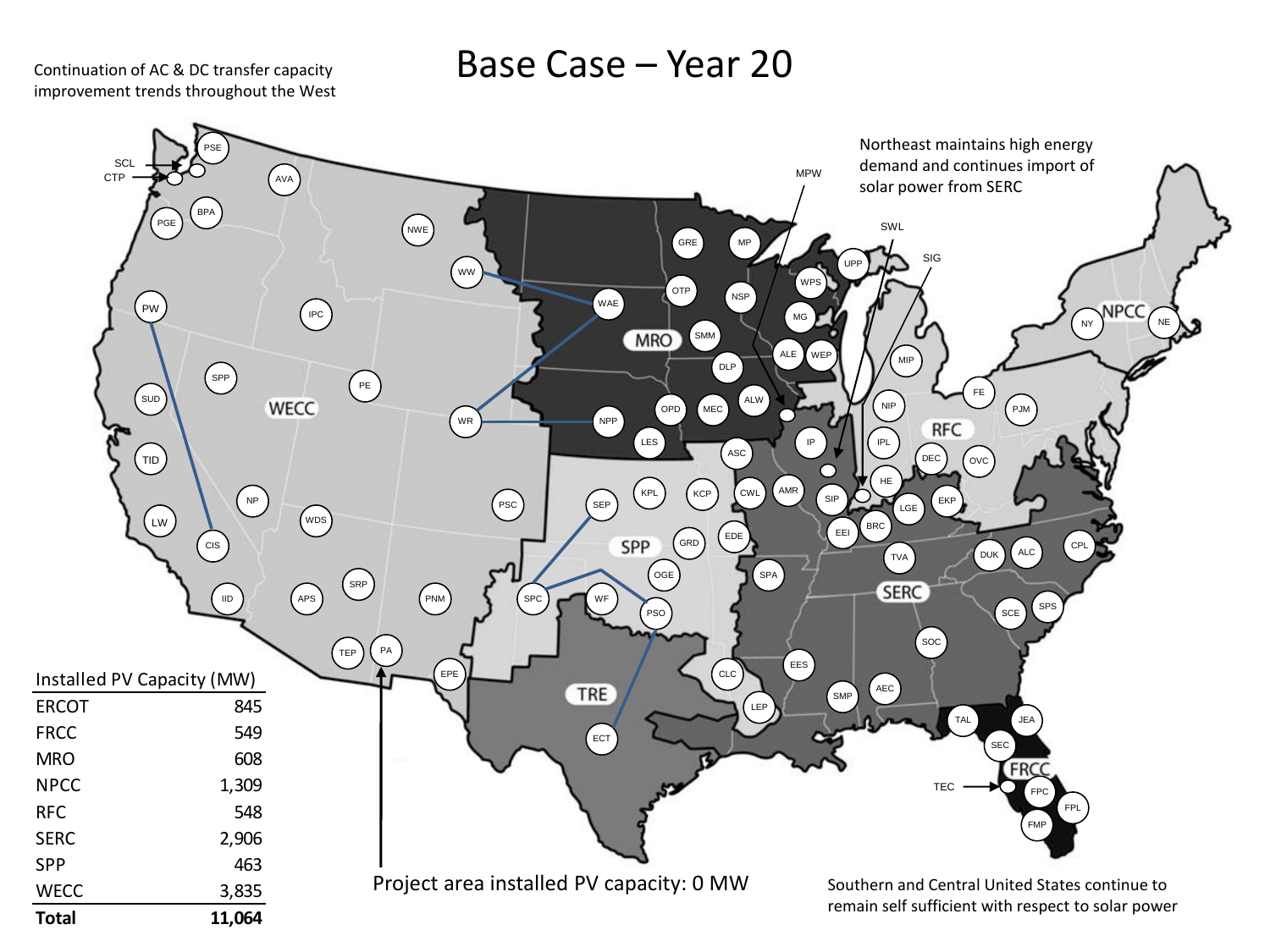## Power and Transportation Scenario Initial Deployment

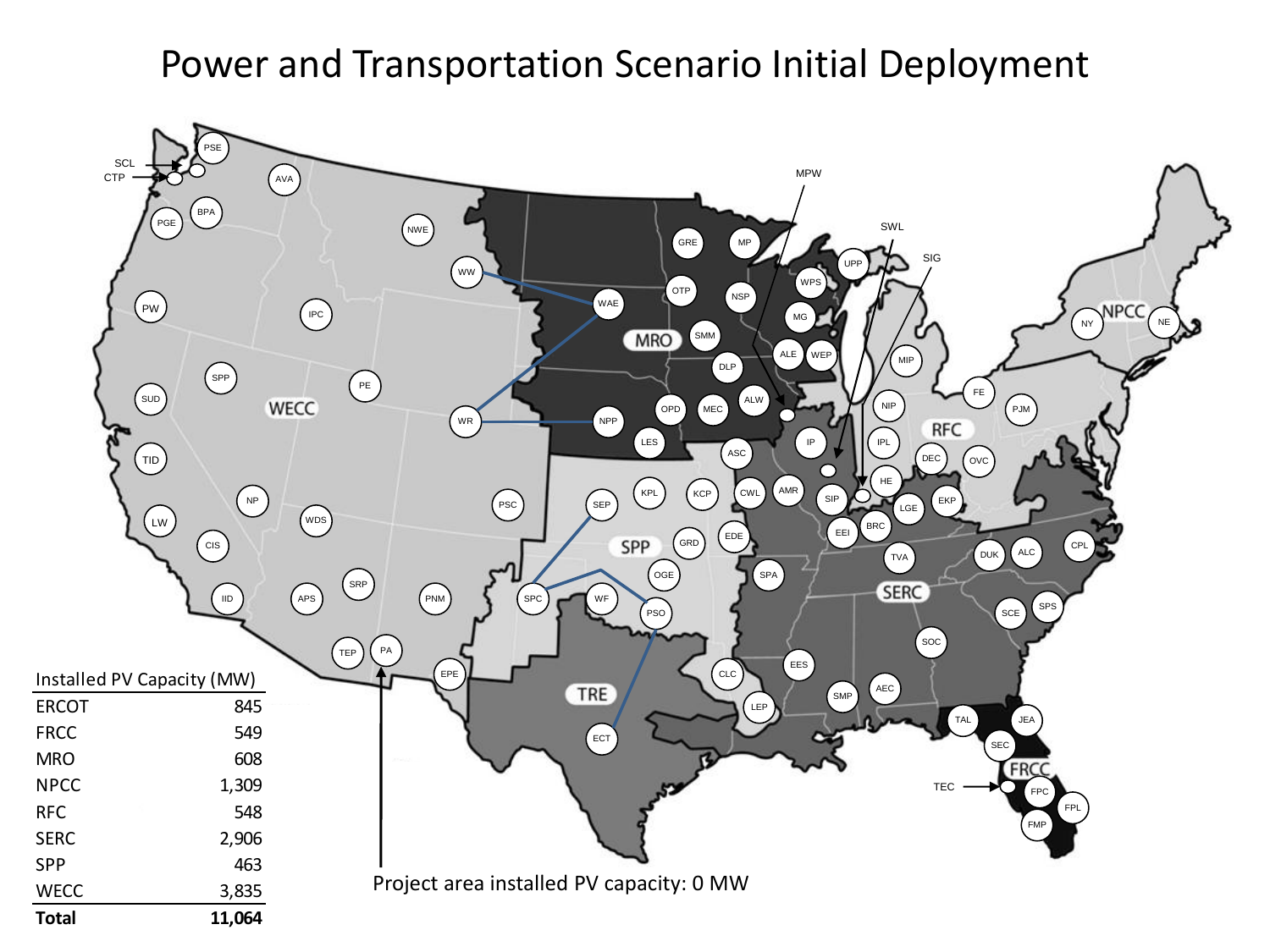## Power and Transportation Scenario – Year 5